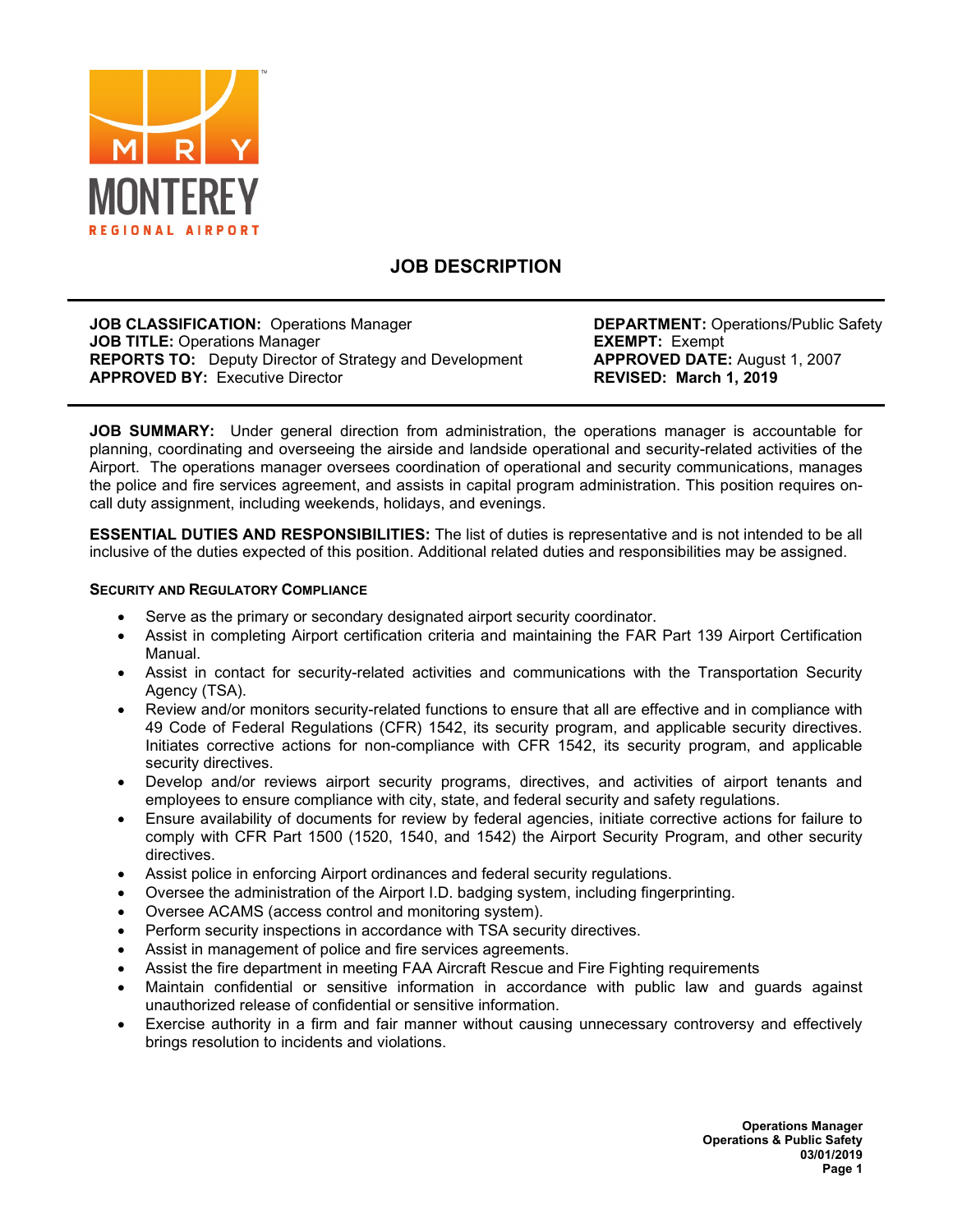#### **LANDSIDE/AIRSIDE OPERATIONS [COMPLETED IN CONJUNCTION WITH OTHER OPERATIONS STAFF]**

- Develop programs and projects involving both preventive and corrective airport operations.
- Coordinate and performs inspections and keep comprehensive records in compliance with the FAR Part 139 Self Inspection Program.
- Maintain a training program to perform inspections and maintenance of runways, taxiways, and parking aprons, including airfield electrical systems and airfield markings
- Coordinate access to the Airport operations area.
- Assist with the management of maintenance of roads, parking lots, lighting, traffic markings, buildings and other installations managed by the Airport.
- Assist with oversight of the Airport's Ground Transportation Open-Entry Taxi, TNC, and TCP programs.
- Perform inspections of runways, taxiways and parking aprons, airfield lighting.
- Perform inspections as required by environmental programs.
- Issue and tracks all Prior Permission Requests.
- Oversee and administers NOTAMS program (NOTAMS).
- Monitor tenant compliance with the Airport's rules, regulations, and noise abatement program.
- Maintain reports and provides administrative support for the Storm Water Pollution Prevention Plan program, Spill Prevention Control and Countermeasure Plan (SPCC), and Hazmat Business Plan.
- Monitor noise complaints, performs noise complaint investigations, and comprehends flight procedures specific to airport operations.

# **OTHER [COMPLETED IN CONJUNCTION WITH OTHER OPERATIONS STAFF]**

- Maintain operations records and files.
- Act as the representative of the Airport to the public, outside agencies and intergovernmental relation activities as directed.
- Provide on-call response (which may include nights, weekends and holidays) and is responsible to stand-by as needed with contractors who are working airside.
- Respond to inquiries or complaints lodged by the public, tenants or users of the airport.
- Deal effectively with controversial issues and with complex projects that may involve coordination among multiple agencies.
- Coordinate special events, such as VIP arrivals and special aircraft parking.

**QUALIFICATION REQUIREMENTS:** To perform this job successfully, an individual must be able to perform each essential duty satisfactorily. Employee is responsible for performing work accurately. Requirements listed below are representative of the knowledge, skill and/or ability required.

### **EDUCATION AND/OR EXPERIENCE:**

- Bachelor's degree in airport management, public administration or a closely related field preferred and five (5) years of increasingly responsible related aviation experience or any combination of training, experience and education that provides the required knowledge and abilities.
- Ability to obtain an Airport Security Coordinator's certificate.
- Strong knowledge of FAA and TSA regulations.

### **LANGUAGE SKILLS:**

- Must possess proficient written and verbal communication skills; able to read and write memos and correspondence that conform to prescribed style and format, including accurate grammar and business correspondence knowledge.
- Ability to read, analyze, and interpret general business periodicals, professional journals, and governmental regulations.
- Ability to effectively and tactfully present information to and communicate with employees, managers, board members, and customers.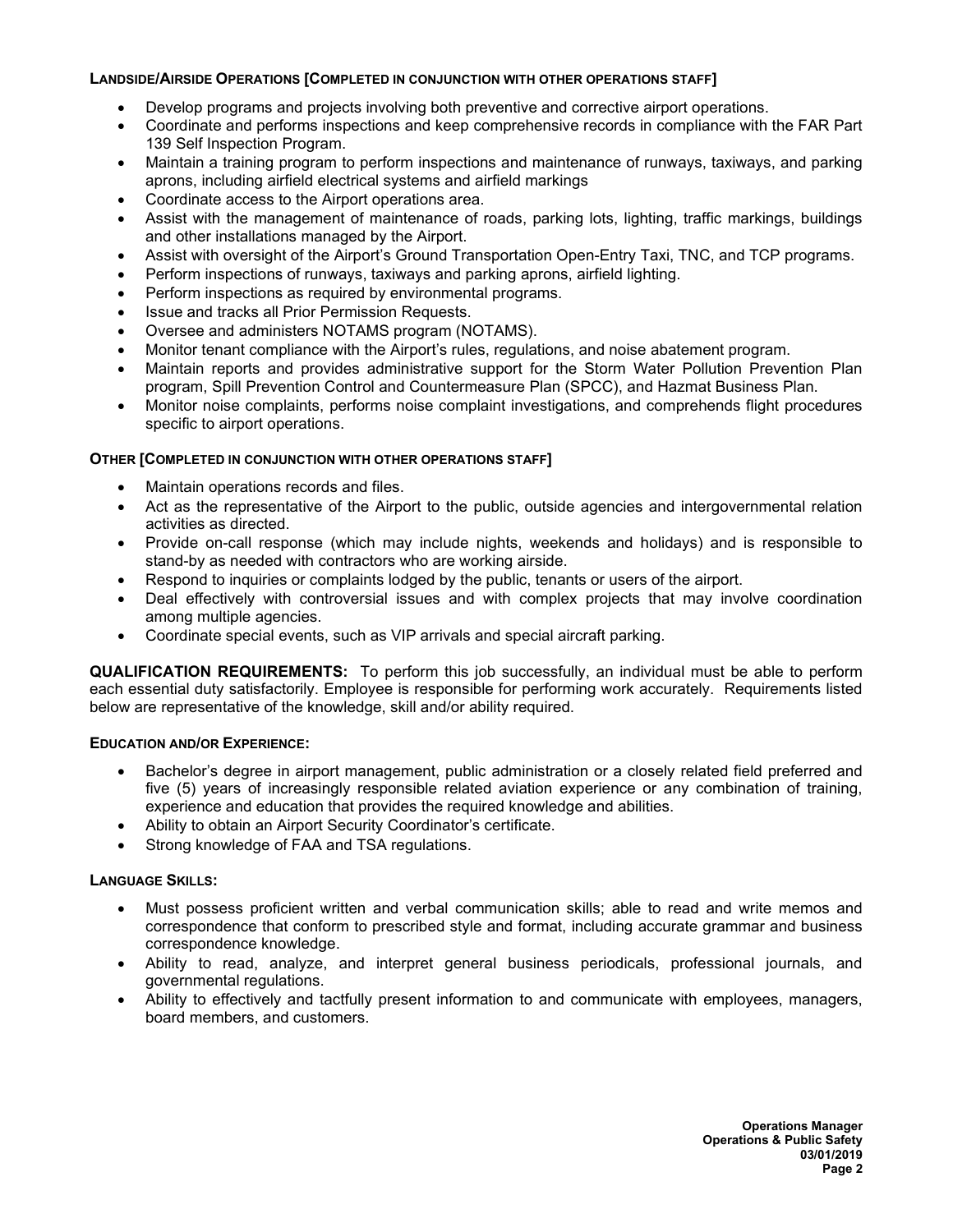### **Computer and Mathematical Skills**

- Must have the knowledge and ability to utilize computer hardware, operating systems and application software. Proficiency in word processing and spreadsheet applications, preferably MS Word and Excel, is required.
- Ability to apply concepts such as fractions, percentages, ratios, and proportions to practical situations.
- Must possess the ability to examine and verify financial documents and reports.

# **Reasoning Ability**

- Ability to define problems, collect data, establish facts, and draw valid conclusions.
- Ability to interpret a variety of instructions furnished in written, oral, diagram, or financial schedule form.
- Able to multi-task and determine and direct personal effort to accomplish priorities.

### **GENERAL REQUIREMENTS:**

- Meets or exceeds the performance factors indicated on the Performance Appraisal form.
- Presents a neat, professional appearance.
- Conduct reflects credit on the Monterey Regional Airport and encourages others to do the same.
- Maintains confidentiality on all matters related to airport business.
- Organized and analytical, independent and self-motivated, enthusiastic and dependable.
- Employs effective interpersonal skills, establishes positive relationships with internal and external customers, and participates positively as a team member.
- Interprets, plans, organizes, develops, and implements programs, goals, objectives, policies and procedures.
- Adjusts to tasks and focuses with composure to meet changing deadlines and priorities.
- Uses equipment and materials in a safe and acceptable manner, follows established safety procedures, uses appropriate safeguards, and observes common sense rules of safety in all on-the-job activities.

**PHYSICAL DEMANDS:** The physical demands described here are representative of those that must be met by an employee to successfully perform the essential functions of this job. Reasonable accommodation may be made to enable individuals with disabilities to perform the essential functions. The employee:

- Regularly is required to sit while performing the duties of this job and is occasionally required to stand, stoop, kneel and crouch.
- Frequently is required to walk; to use hands to repetitively finger, handle or feel objects, tools and use a computer/typewriter keyboard; to reach with hands and arms; and to talk or hear in person and over the telephone and airport radios.
- Frequently is required to drive a motor vehicle, both on and off airport property.
- Must be able to use multiple radios.
- Must be able to coordinate the use of automated access control and closed circuit television equipment and to respond to non-emergency alarms.
- Must be able to respond calmly to stressful situations and communicate in a positive manner with tenants, passengers, airport users and airport staff.
- Must occasionally lift and/or move up to 60 pounds, but regularly lifts or pushes items weighing 5-10 pounds.
- Must possess 20/20 distance vision, close vision and the ability to adjust focus (vision may be correctable with eyeglasses).

**WORK ENVIRONMENT:** The work environment characteristics described here are representative of those an employee encounters while performing the essential functions of this job in a typical office environment and when working on a commercial airfield. The noise level in the office work environment is usually low to moderate. Overhead aircraft noise occurs intermittently throughout the day. High exposure to aircraft noise may occur when working near or on the airfield. The employee:

- Works indoors and often works outdoors in a variety of weather conditions.
- Sometimes works near moving mechanical parts and office machinery.